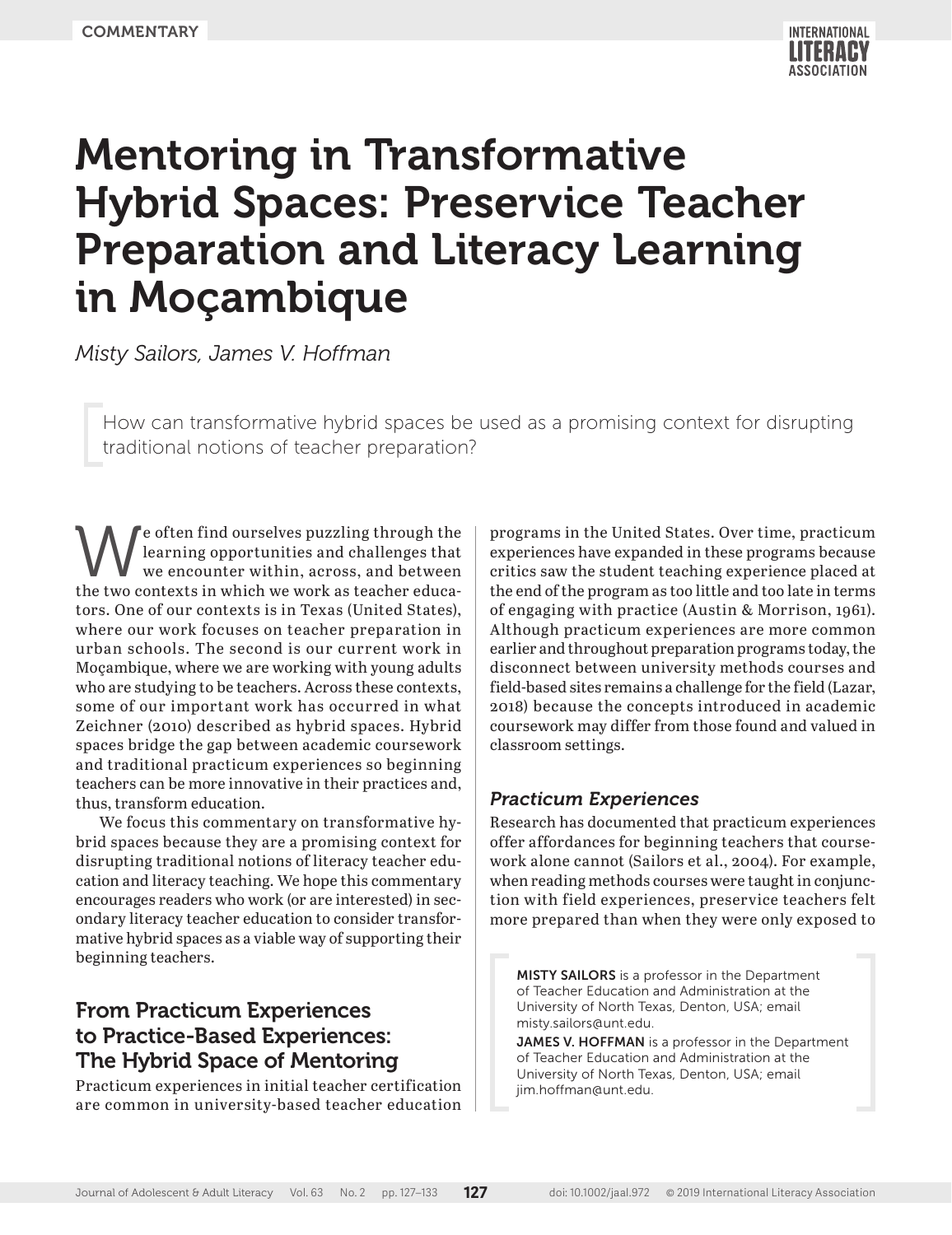a lecture model (Knackstedt, Leko, & Siuty, 2018). Yet, simply assigning beginning teachers to placements as part of the practicum experience is not enough. The quality of teaching that they see in those placements is critical to their growing understanding of what it means to be a literacy teacher (Sydnor, 2017). Beginning teachers must see the alignment between the theories they are learning in their coursework and their field experiences (Adoniou, 2013). Faculty involvement in mediating these field experiences is essential in the context of partnerships between the practicum site and the university (Pytash, Testa, Hagedorn, & Edge, 2017).

Ideally, practicum experiences offer beginning teachers not only opportunities to transfer learning but also opportunities to negotiate school contexts (Street, 2004), ref lect on and negotiate tensions of practice (Bieler, 2010), and engage in ref lective routines so they are ready for (or at least aware of) the tensions that they will have to negotiate in their first years of teaching (Smagorinsky, Gibson, Moore, Bickmore, & Cook, 2004). More importantly, field experiences support beginning teachers in decentering the ways that children are racialized, classed, and gendered in traditional school settings (Dutro & Cartun, 2016).

# *Literacy Teacher Preparation in Transformative Hybrid Spaces*

Although there has been significant progress in teacher preparation toward increasing field experiences and offering them throughout the program, Britzman (2003) raised the caution that uncritical field experiences in contexts that do not reflect the values and strategies taught in preparation programs can actually lead to negating the effects of transformative teacher preparation. She framed this argument as "practice makes practice." Although careful selection of cooperating teachers could reduce this concern, finding these teachers in the numbers needed can be a daunting challenge.

One alternative, proposed by Zeichner (2010), was to increase the uses of what he called hybrid spaces. These are spaces where the teacher candidates are working with students outside of classroom contexts and supported directly by teacher education faculty. These hybrid spaces provide opportunities to try out practices in learning contexts without the constraints of classrooms. Also, hybrid spaces provide opportunities for teacher educators to engage directly in support of candidates in ways that connect their academic curriculum with teaching.

According to a review of research into the uses of hybrid spaces (Hoffman et al., 2019), hybrid spaces (often called tutoring in the literature) provide beginning teachers opportunities to grow in their knowledge of literacy, language, and word structure and in the use of particular pedagogical and instructional strategies. Hoffman et al. (2019) argued for the use of the term *mentoring* over *tutoring* in the context of learning to teach. They contended that mentoring emphasizes relationship building and the colearning that occurs between the mentor (beginning teacher) and the mentee (youth with whom the beginning teacher is working) much more than does tutoring. Working in hybrid spaces provides opportunities to develop relationships with youths, families, and colleagues and to grow as culturally responsive teachers. Also, it provides opportunities for beginning teachers to reject deficit notions they may hold about youths.

There are at least two approaches to the use of hybrid spaces. The first approach is to use them as simplified and controlled contexts for trying out literacy practices that preservice teachers will be expected to use in the classroom. The other approach is to use hybrid spaces with a transformative goal in mind. In these kinds of hybrid spaces, preservice teachers have an opportunity to engage in practices that may not be present in classrooms. These transformative hybrid spaces allow beginning teachers the opportunity to see how innovative practices work, and allow beginning teachers to consider how they might appropriate the practices into their (more traditional) practicum classroom experiences. We find this distinction as essential to our practices as teacher educators.

# The Context of Moçambique

Rich in culture, history, and language, Moçambique is one of the largest countries in sub-Saharan Africa. There are more than 40 documented languages spoken in Moçambique (Lewis, Simons, & Fennig, 2019), including Bantu languages, Swahili, English, and Portuguese. Although Portuguese is the official language of the country, very few people speak Portuguese as their first language. Recent reports indicated that slightly more than 50% of Mozambicans speak Portuguese fluently, and the majority of these people are located in the urban areas (approximately 80%). In a country as multilingual as Moçambique, it is not surprising that most Mozambicans speak more than one language.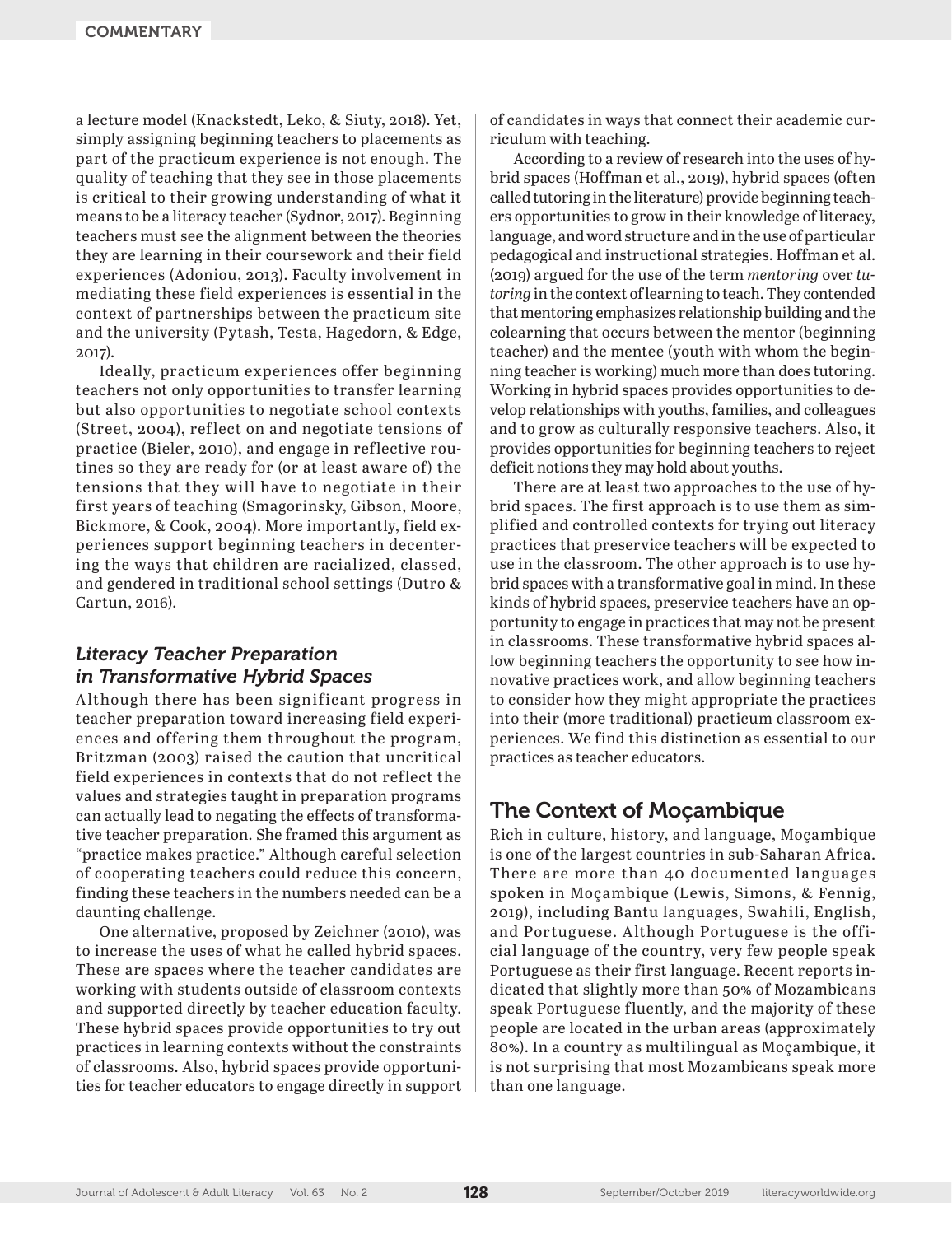## *Education in Moçambique*

Although rich in languages and culture, Moçambique faces challenges within its educational system. Namely, there are few materials authored in Moçambique that center on the home languages and experiences of youths. Many teachers are assigned to areas where they do not speak the language of the youths they teach. Also, although bilingual education was enacted in the early 2000s, progress in enacting this policy in classrooms around the country has been slow.

Like many of its neighboring countries, Moçambique faces a teacher shortage, thus allowing for a large number of youths in classrooms (55 learners to one teacher). Moçambique has struggled to catch up with its growing population and to provide youths with qualified teachers. As a result, the country has made concerted efforts to focus on and raise its literacy rates. One approach of the country's programming has focused on not only increasing the number of qualified teachers but also improving the quality of their teaching, motivating them to stay in the profession, and preparing them for the country's cultural diversity (UNICEF, n.d.).

## *Teacher Education in Moçambique*

Schools are divided into primary (grades 1–7) and secondary (grades 8–12). Currently, most secondary teachers graduated from a university with a *Licenciados* (similar to a bachelor's degree). Secondary teachers (who have taught for at least five years) are eligible to teach at one of the 27 *Institutos de Formação de Professores* (IFPs; teacher training institutes) in the country. Primary teachers can also teach at an IFP, but they need to seek a *Licenciados* and have five years of teaching experience. These IFPs are strategically located around Moçambique.

Primary teacher candidates (called *formandos*) are prepared and licensed at the IFP. The coursework for *formandos* is designed and implemented by the instructors at the IFP (called *formadores*). Currently, the *formandos* are placed in one of several programs, with the two most prevalent paths being the 10+1 and the 10+3. The 10+1 is a program designed for graduates of 10th grade who spend one year at the IFP, engaged in both coursework and practicum experiences. They are then employed and placed in a primary school. The 10+3 program is similar (graduate of 10th grade), but the candidate spends two years at the IFP enrolled in coursework and practicum experiences and then completes one year of student teaching.

Although there are considerable conversations about the benefits and challenges of each model, one concern is that only some of the *formadores* are former primary school teachers. Also, although the *formandos* have early field experiences, they engage in few field experiences that allow them to challenge traditional notions of teaching and learning.

# *Enacting Transformative Hybrid Experiences at Chitima IFP*

Over the past several years, we have been engaged with colleagues at Chitima IFP working to grow their teacher preparation program as it relates to literacy teaching. The Chitima IFP is located in rural, northwestern Moçambique. Our initial work in Chitima, building on an initiative from the Moçambique Ministry of Education, focused on the introduction of interactive teaching methodologies in the IFP coursework. The courses offered at the IFP typically relied on a lecture model of presentation—mostly didactic (drawn heavily from practices of colonial powers) and disconnected from community-based interactions with children (close-in and hands-on work with children and their literacies). The interactive methodologies are teaching methods that move teachers away from didactic pedagogies into spaces with learners that engage them in dialogue and discourses across the subject areas (Sitoe, Hoffman, Sailors, & Majuisse, 2018). Our second step was to introduce transformative hybrid experiences as a form of interactive methodology.

The current practicum experience at Chitima IFP (like the other IFPs in Moçambique) is similar to practices in the United States with early and continuous work in schools. *Formandos* are placed in classrooms and asked to practice teaching. The *formandos* are generally very pleased with their experiences but describe limited connections between their practicum experiences and their coursework. We discovered with our Moçambique colleagues that the uses of hybrid experiences are rare in teacher preparation. Through conversations, we explored the possibilities of adding a hybrid space to the program at Chitima IFP (in the form of a literacy mentoring program).

We shared and discussed this approach and brought our Moçambique colleagues to Texas to observe our programs. Together, we planned for ways in which we might create something new in the Moçambique context. We engaged with ministry officials around this kind of work and found considerable support for ways in which this work might enhance the experiences of the beginning teachers in Moçambique. To that end, we codesigned a practice-based experience (grounded in transformative hybrid experiences) for the preservice teachers in their first and second years of coursework (in the 10+3 program).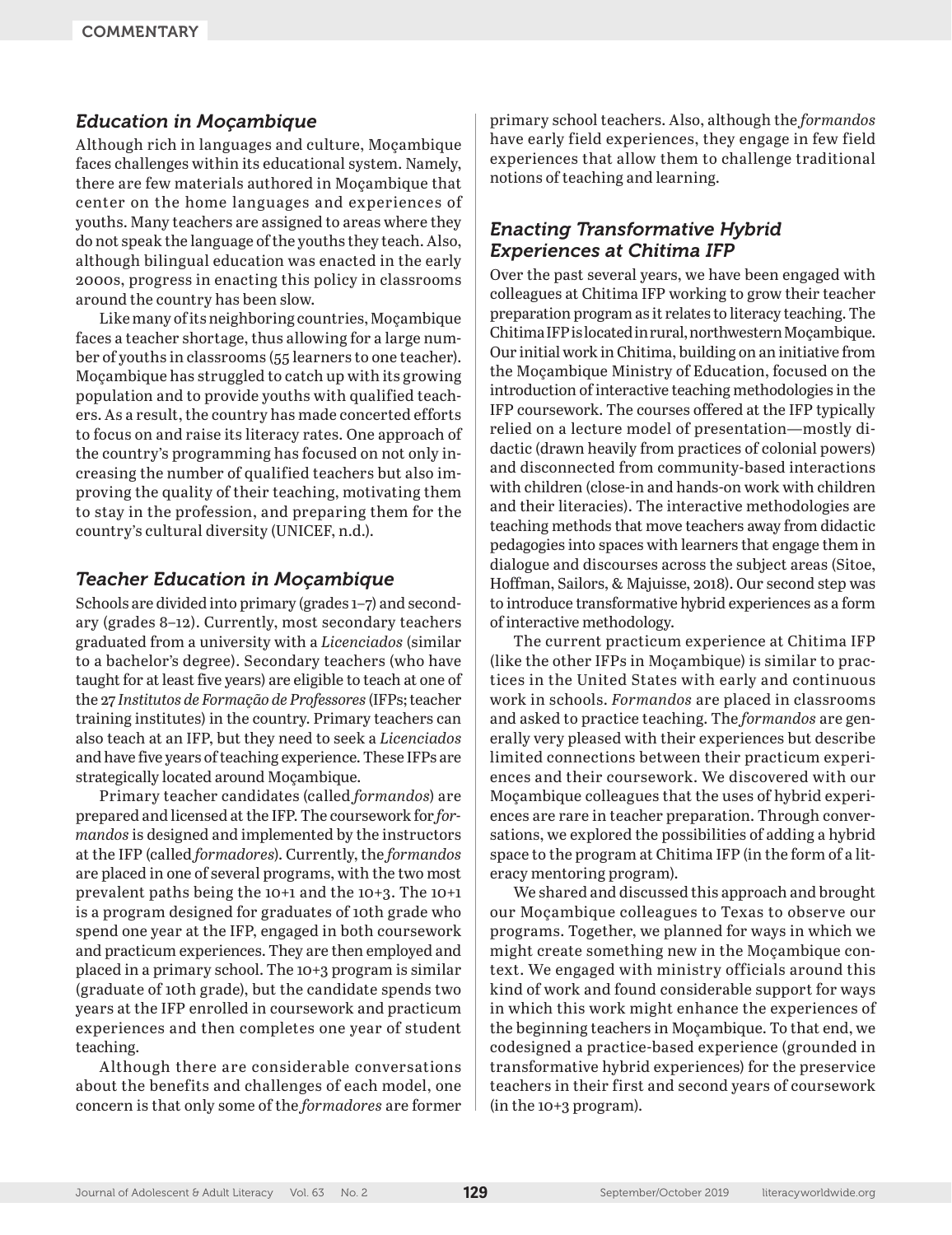Chitima, like many other IFPs, has a primary school (grades 1–7) located on its campus; the school is known as an annex school and is intended to serve as a place for field experiences. Our goal was to capitalize on the relation between Chitima IFP and its annex school as a way of creating a hybrid, practice-based experience for the *formandos*. We worked with the director of the school to identify youths (ages 6–13) to attend literacy mentoring on a weekly basis. The mentoring program promotes oral and written language through the use of interactive methodologies.

The 45-minute mentoring experience includes the following components: beautiful books, read-alouds, guided reading, sentence and word work, and songs and poems (see details of the components in Goia et al., in press). Although there are few published books that represent the lived experience of the youths who read them in rural Moçambique, we located approximately 30 titles and used them as the beginning of a mentoring library for the *formandos* to use with their youths. We also gathered local resources to support their work (e.g., mats to sit on, easily accessible writing utensils) and encouraged them to draw on their culture for the texts they created with their youths (e.g., local songs,

oral stories). Figure 1 illustrates the context in which mentoring at Chitima takes place.

In addition to the affordances that mentoring offers the youths (Goia et al., in press), we have witnessed the affordances that the program offered to the *formandos* themselves.

Professional Learning. As the research would indicate, mentoring is a context in which beginning teachers learn to engage youths. In the case of the *formandos*, many of them described their work with youths as "more caring" and that they have "stronger relationships" with youths as a result of the mentoring opportunities. The *formandos* (and their *formadores*) said they are relying less on traditional ways of getting the attention of youths in their practicum setting. Rather, the *formandos* rely on their relationships with youths as they encourage their participation in educational activities.

As a result of mentoring, the *formandos* also have a better sense of how to teach a beginning reader to read. This is important because some of these *formandos* will seek an advanced degree and may end up as *formadores* themselves, teaching the next generation of primary-grade teachers. The *formandos* appreciate the attention to using

#### Figure 1



*Note*. The color figure can be viewed in the online version of this article at <http://ila.onlinelibrary.wiley.com>.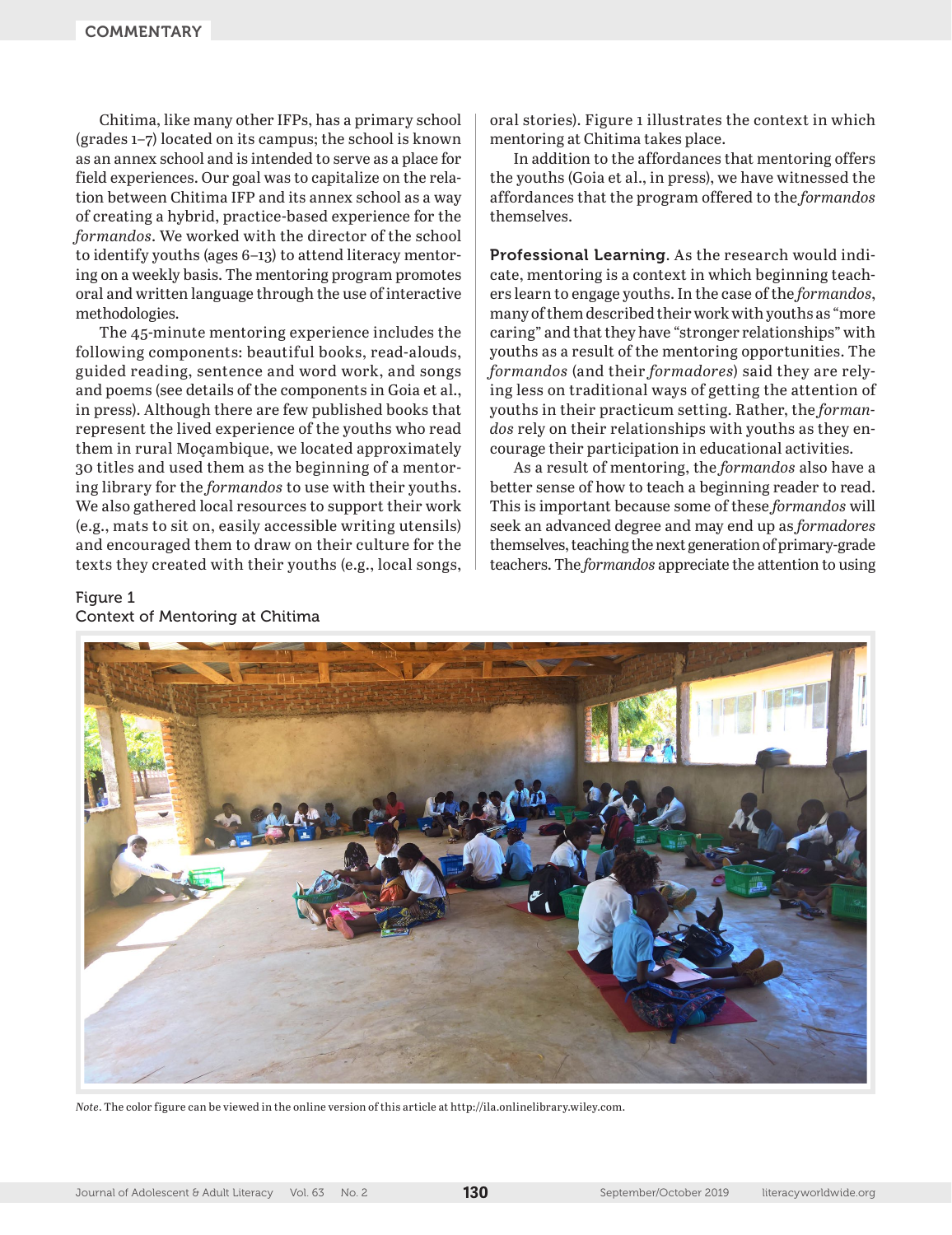local resources for their lessons and have found themselves borrowing from the framework for their practicum classrooms, such as starting their day with a local song.

Personal Language and Literacy Development. As is true of many people in Moçambique, the majority of the *formandos* at Chitima speak a Bantu language as their home language. One of the affordances of the mentoring program is the described impact on the language and literacy learning of the *formandos* themselves. For example, one *formanda* told us that she now participates more in her IFP coursework because she is growing in her oral language confidence as a Portuguese speaker. Another *formanda* told us that the sentence work she does with her mentee helps her organize her own writing for her coursework. Others also told us that they plan carefully for the mentoring sessions with their youths. As a result, the *formandos* have to read the books that they will use in mentoring. Subsequently, they have realized that they like to read. One *formanda* attributed this to the fact that she had very little opportunities to read a "real book" prior to mentoring. She believes that she is a stronger reader, too, as a result of mentoring a youth.

A number of *formandos* also reported that they are better readers because they have to read a book aloud to a youth. They said they read with expression and enjoy it. Sometimes when their youths are absent, we find the *formandos* reading a book rather than watching another mentoring pair. In fact, they love the books so much that they do not return the books as regularly as we would like them to. In part, that is because they are "hiding" the books in their dorm rooms, hoping to "hang onto them longer," as Elsa Goia, the coordinator of the mentoring program, told us. Although both of these could be perceived as problematic, we see them as unintended affordances of this transformative hybrid space.

# *Affordances of Transformative Hybrid Experiences for Moçambique*

In this section, we turn to those who have the most at stake in these hybrid spaces, *formandos* at the Chitima IFP. We selected three *formandos*—Rui, Sheila, and Pascoa—who were most passionate about their work with their mentees and asked them to describe the affordances of the mentoring program. Each of them, in turn, explicates those affordances.

This was a very welcome project for us. During the project, we learned and implemented the methods we were taught. I saw the progress with students from the first day using the methods that I've learned [see Figure 2]. The students improved a lot. I'd like to see this happening not only for us here

#### Figure 2 Rui Working With His Young Learners



*Note*. The color figure can be viewed in the online version of this article at <http://ila.onlinelibrary.wiley.com>.

but to be extended throughout Moçambique. I believe that if it happens, we wouldn't see in the future the same high number of students with difficulties in classes [in upper grades]. We have to start from the base. I'm talking about the initial grades like the first and second. I believe that with the initiative of the project, we can overcome problems. (Rui)

This project is very welcome. Here in Moçambique, we have many children with reading and writing difficulties, so we are working with the children, and they are learning the first steps of reading and writing [see Figure 3]. [The older] student [I worked with] is in the sixth grade, and she showed

## Figure 3 Sheila Working With Her Youth



*Note*. The color figure can be viewed in the online version of this article at <http://ila.onlinelibrary.wiley.com>.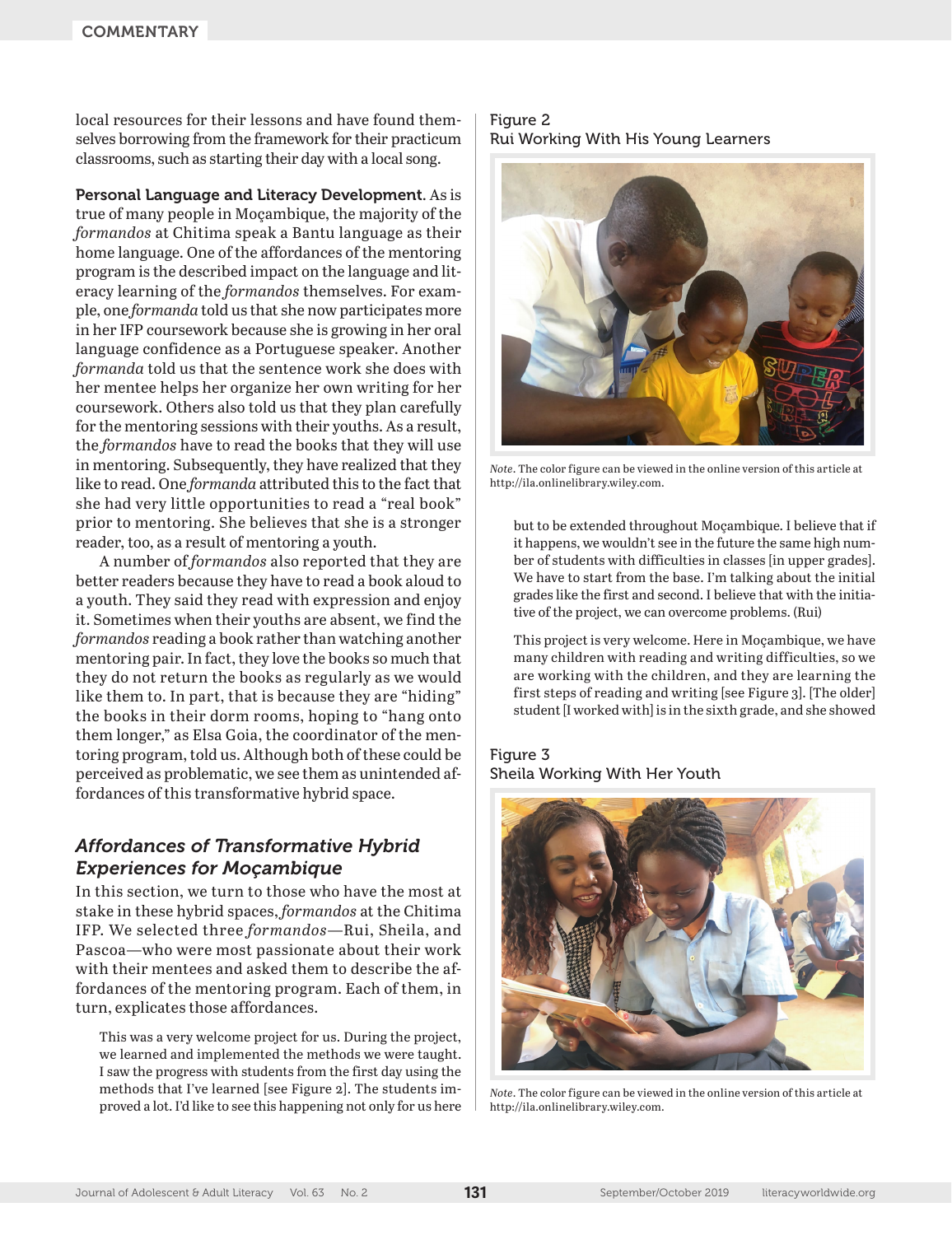interest in reading, I started being attached to the child, and the child corresponded to me. When I'm with her, honestly, I forget about everything. I only concentrate on her, and she also only concentrates on me. We practice reading out loud and guided reading. She likes the stories best. When I read a book for her, she pays attention to learn about the story. When I'm deciphering those words that are hard for her, she is very happy, so I like this very much. This moves me so much. I really, really enjoyed the mentorship. The teachers at the [IFP] and in the annex school understood that, in fact, the mentorship was worth it. (Sheila)

In this project, we acquired new abilities. We'd like for the elementary teachers [in our practicum experiences] as well to have this kind of experience and the opportunity to develop this knowledge….This would enable them to work starting with the first grade until the seventh grade and see students not having reading issues. When I started working with the mentorship [see Figure 4], [my practicum placement] was the sixth grade, and I observed that many students didn't know how to read. We worked on it [using the methods I learned in mentoring], and in three months, the students started to read. I believe that if the teachers for the elementary school also had the opportunity to be in this project, we wouldn't have students with these same issues in the middle school. (Pascoa)

In short, it is this transformative hybrid space of mentoring that allows the beginning teachers to see themselves as teachers and beginning activists as professionals (e.g., "all beginning teachers should have this opportunity"). Through their careful and close-up work with youths, the *formandos* grow both as teachers and as readers and writers themselves.

#### Figure 4

Pascoa Working With One of Her Youths



*Note*. The color figure can be viewed in the online version of this article at [http://ila.onlinelibrary.wiley.com.](http://ila.onlinelibrary.wiley.com)

# *Next Steps in Transformative Hybrid Spaces*

Our next steps in Moçambique involve expanding the project to other IFPs and beginning to consider ways in which we can do more to intentionally build the bridge from hybrid to classroom spaces. We are guided by the program coordinator who is taking what she is learning in the mentoring to reshape her own Portugueselanguage methods courses. We are also guided by the preservice teachers who want to see greater levels of participation by classroom teachers in this kind of work.

Our next step in our U.S. context is to continue to research literacy mentoring in transformative hybrid spaces and how we can utilize the same leverage points that we have found in our work in Moçambique with classroom teachers and other teacher educators. In light of the *JAAL* readership, we note that Hoffman et al.'s (2019) literature review on mentoring in teacher preparation found that only a few of the 60 studies focused on teacher preparation to work with youths in middle school and high school settings. We hope this commentary encourages readers of *JAAL* to consider transformative hybrid spaces as options for their work.

While we carry forward with great enthusiasm across the two contexts in which we work, we are conscious of the kinds of challenges raised by Tierney (2018) around global meaning making and how to maintain supportive relationships among international partners. The key for us has been to examine our international work in ways that challenge us to name what we are learning and using in growing our own practices. Our shared efforts in Moçambique are helping us understand the potential for work in transformational hybrid spaces as an essential component of teacher preparation, one that prepares us and teachers to reshape the schools and classrooms in which we work.

#### **NOTE**

This work was supported by a grant from the Government of Canada. We would like to acknowledge Elsa Goia, Julio Ngomane, Alcina Sitoe, and Heloisa Modesto for their roles in this project. Elsa Goia is a *formadora* at the Instituto de Formação de Professores de Chitima and the coordinator of the literacy mentoring project, Chitima, Moçambique. Julio Ngomane is a *formador* at the Instituto de Formação de Professores de Chitima, Moçambique. Alcina Sitoe is the BETTER program coordinator at the Associação Progresso, Maputo, Moçambique. Heloisa Modesto is the BETTER program manager and gender specialist at CODE (Canadian Organization for Development through Education), Ontario, Canada.